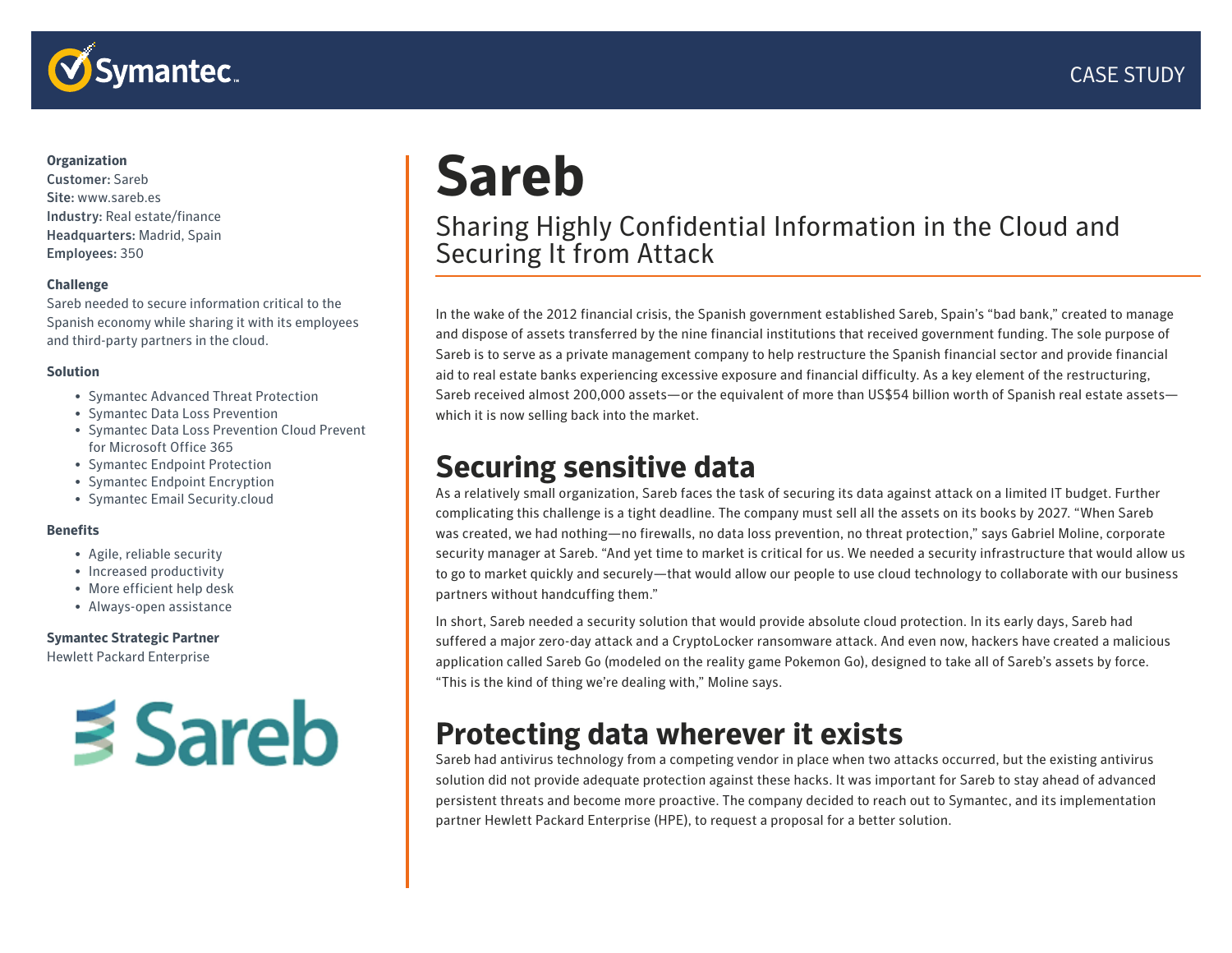$\blacksquare$ 

In today's threat landscape, businesses need cutting-edge protection against advanced threats. Symantec Advanced Threat Protection is the best answer against sophisticated malware and zero-day attacks on critical control points throughout our organization.

> —Gabriel Moline Corporate Security Manager Sareb

That solution was Symantec™ Advanced Threat Protection: Endpoint, adding Endpoint Detection and Response (EDR) capabilities, which enabled Sareb to uncover suspicious events, and to search for particular indicators of compromise to get deep threat visibility and remediate attack artifacts across all endpoints.

The implementation and the ability of Sareb to reach its business and security goals were the result of a joint collaboration among Sareb, Symantec, and HPE. Symantec is a member of the HPE Agility Alliance program, the top tier of HPE's collaborative partnerships, exclusive to broad-based companies that are globally recognized for their quality, products, and value to clients.

Additionally, with Symantec Advanced Threat Protection, Sareb now has the visibility to uncover attempts to infiltrate the organization via email. "In today's threat landscape, businesses need cutting-edge protection against advanced threats," Moline says. "Symantec Advanced Threat Protection is the best answer against sophisticated malware and zero-day attacks on critical control points throughout our organization."

# **Multilayered security protection**

Sareb also relies on a number of other Symantec products to protect the organization. It implemented Symantec Data Loss Prevention to help track and secure confidential information and protect it wherever it is: in the cloud, on-premises, or on mobile devices.

"We have nearly a thousand endpoints in our organization," Moline says. "With Symantec Data Loss Prevention, we can keep data safe on all our endpoints with local scanning and real-time monitoring. We can monitor confidential data that's being downloaded, copied, or transmitted to or from laptops and desktops, including through email or cloud storage. We can also extend monitoring and protection to our mobile devices."

Sareb subsequently implemented Symantec Data Loss Prevention Cloud Prevent for Microsoft® Office 365®, which helped the company to move its on-premises applications to the cloud. Sareb can now increase its agility and take advantage of the cloud without losing visibility and giving up control of sensitive information.

Other Symantec solutions in use at Sareb include Symantec Endpoint Protection, Symantec Endpoint Encryption, and Symantec Email Security.cloud. Additionally, Sareb benefits from Symantec's Endpoint Detection and Response capability without deploying more endpoint agents, saving the company significant time and effort.

"Because we already had these solutions in place, the upgrade path to Symantec Advanced Threat Protection was extremely easy and seamless," Moline says. "The upgrade plan not only gave us more control over our security, it also simplified our security strategy by allowing us to protect all our endpoints, network, and email through a single console. We have a small security team. Without Symantec, we could not handle our security with the depth and breadth we can now."